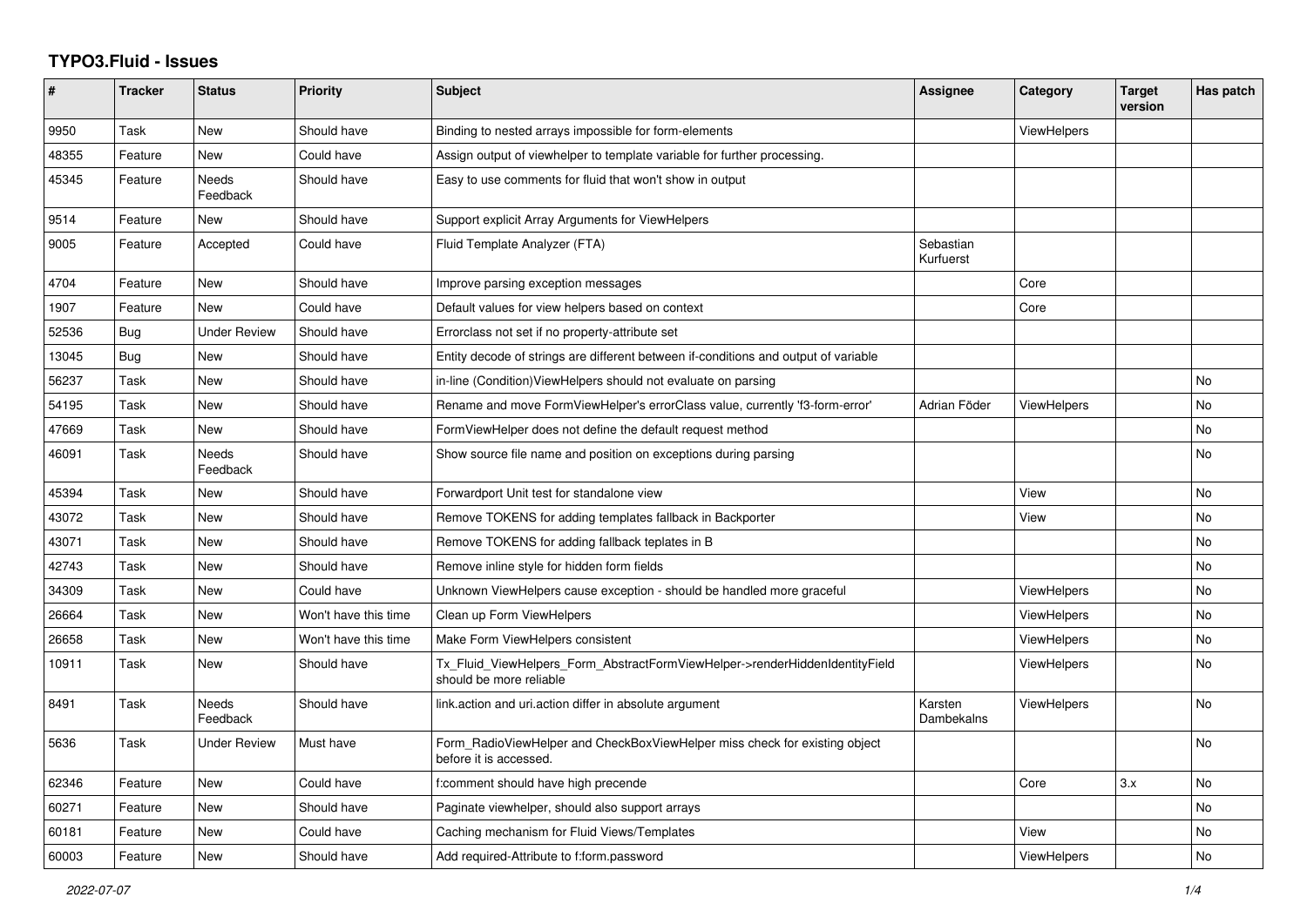| #     | <b>Tracker</b> | <b>Status</b>       | <b>Priority</b> | <b>Subject</b>                                                                                | <b>Assignee</b>        | Category    | <b>Target</b><br>version | Has patch |
|-------|----------------|---------------------|-----------------|-----------------------------------------------------------------------------------------------|------------------------|-------------|--------------------------|-----------|
| 52640 | Feature        | <b>Under Review</b> | Should have     | Create an UnlessViewHelper as opposite to the IfViewHelper                                    | Marc Neuhaus           |             |                          | <b>No</b> |
| 51277 | Feature        | New                 | Should have     | ViewHelper context should be aware of actual file occurrence                                  |                        |             |                          | No        |
| 51100 | Feature        | New                 | Must have       | Links with absolute URI should have the option of URI Scheme                                  |                        | ViewHelpers |                          | No        |
| 49756 | Feature        | <b>Under Review</b> | Should have     | Select values by array key in checkbox viewhelper                                             |                        |             |                          | No        |
| 46545 | Feature        | New                 | Should have     | Better support for arrays in options of SelectViewHelper                                      |                        |             |                          | No        |
| 46257 | Feature        | <b>Under Review</b> | Should have     | Add escape sequence support for Fluid                                                         |                        | Core        |                          | No        |
| 45153 | Feature        | New                 | Should have     | f:be.menus.actionMenuItem - Detection of the current select option is insufficient            |                        |             |                          | No        |
| 43346 | Feature        | <b>Under Review</b> | Should have     | Allow property mapping configuration via template                                             | Karsten<br>Dambekalns  | ViewHelpers | 2.1                      | No        |
| 42397 | Feature        | New                 | Should have     | Missing viewhelper for general links                                                          |                        |             |                          | No        |
| 40081 | Feature        | New                 | Should have     | Allow assigned variables as keys in arrays                                                    |                        |             |                          | No        |
| 39936 | Feature        | New                 | Should have     | registerTagAttribute should handle default values                                             |                        | ViewHelpers |                          | No        |
| 38130 | Feature        | New                 | Should have     | Checkboxes and multiple select fields should have an assignable default value                 |                        |             |                          | No        |
| 37095 | Feature        | New                 | Should have     | It should be possible to set a different template on a Fluid TemplateView inside an<br>action | Christopher<br>Hlubek  |             |                          | No        |
| 36410 | Feature        | New                 | Should have     | Allow templates to send arguments back to layout                                              |                        | ViewHelpers |                          | No        |
| 33394 | Feature        | Needs<br>Feedback   | Should have     | Logical expression parser for BooleanNode                                                     | <b>Tobias Liebig</b>   | Core        |                          | No        |
| 33215 | Feature        | New                 | Should have     | RFC: Dynamic values in ObjectAccess paths                                                     |                        |             |                          | No        |
| 31955 | Feature        | New                 | Should have     | f:uri.widget                                                                                  |                        | Widgets     |                          | No        |
| 30555 | Feature        | New                 | Could have      | Make TagBuilder more extensible                                                               |                        | Core        |                          | No        |
| 10472 | Feature        | New                 | Could have      | Fluid Standalone distribution                                                                 |                        | Core        |                          | No        |
| 8989  | Feature        | Needs<br>Feedback   | Could have      | Search path for fluid template files                                                          |                        | View        |                          | No        |
| 5933  | Feature        | Accepted            | Should have     | Optional section rendering                                                                    | Sebastian<br>Kurfuerst | ViewHelpers |                          | <b>No</b> |
| 3725  | Feature        | New                 | Could have      | CSS Engine                                                                                    | Christian Müller       | ViewHelpers |                          | No        |
| 3291  | Feature        | Needs<br>Feedback   | Should have     | Cacheable viewhelpers                                                                         |                        |             |                          | No        |
| 65424 | <b>Bug</b>     | <b>Under Review</b> | Should have     | SelectViewHelper must respect option(Value Label)Field for arrays                             |                        | ViewHelpers |                          | No        |
| 59057 | <b>Bug</b>     | <b>Under Review</b> | Must have       | Hidden empty value fields shoud be disabled when related field is disabled                    | Bastian<br>Waidelich   | ViewHelpers |                          | No        |
| 58983 | <b>Bug</b>     | New                 | Should have     | format.date does not respect linebreaks and throws exception                                  |                        |             |                          | No        |
| 58921 | <b>Bug</b>     | New                 | Should have     | f:form.* VHs crash if NOT inside f:form but followed by f:form                                |                        |             |                          | No        |
| 57885 | Bug            | New                 | Must have       | Inputs are cleared from a second form if the first form produced a vallidation error          |                        |             |                          | No        |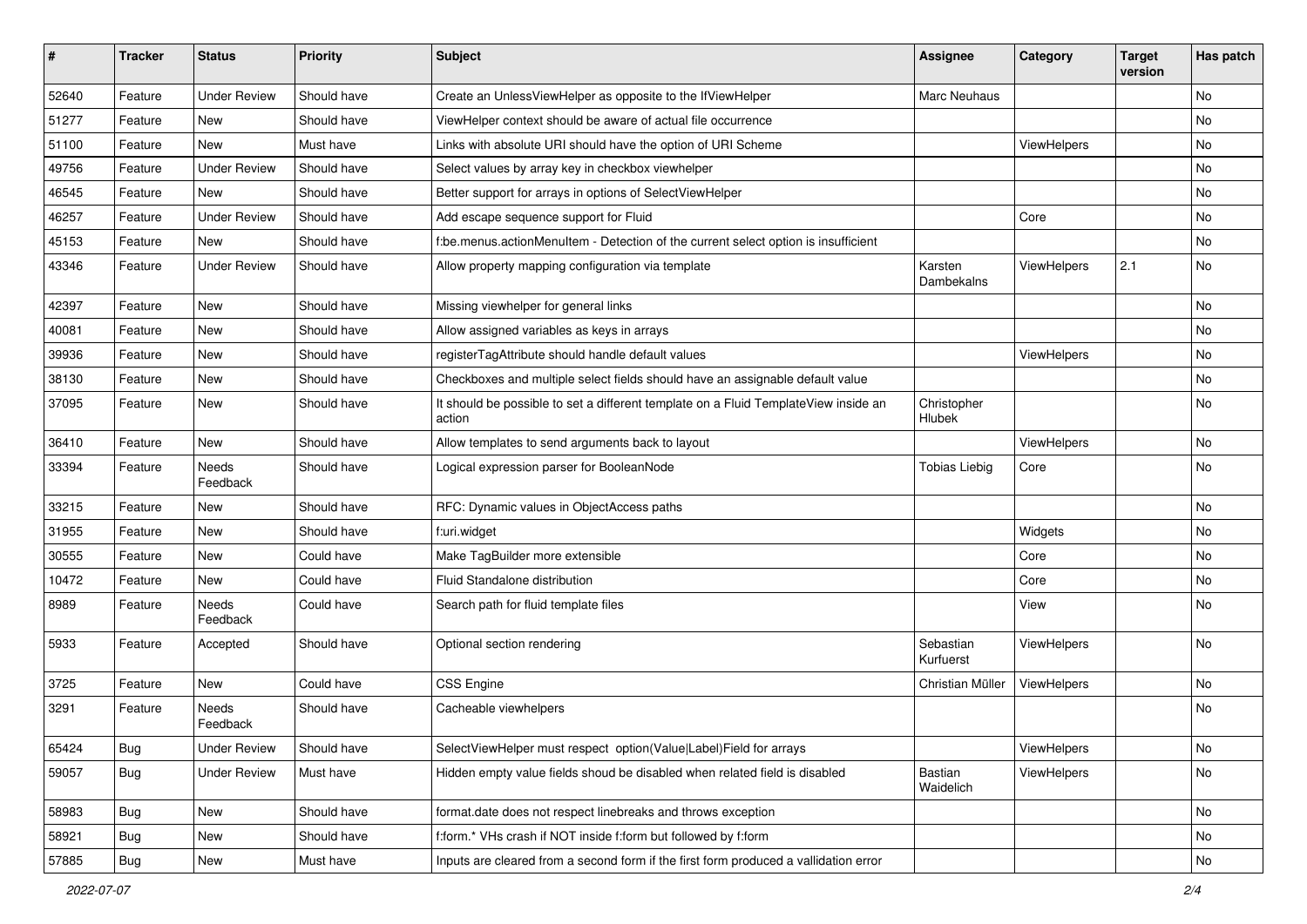| $\vert$ # | <b>Tracker</b> | <b>Status</b>            | <b>Priority</b> | <b>Subject</b>                                                                                              | Assignee                    | Category           | <b>Target</b><br>version | Has patch |
|-----------|----------------|--------------------------|-----------------|-------------------------------------------------------------------------------------------------------------|-----------------------------|--------------------|--------------------------|-----------|
| 55008     | <b>Bug</b>     | <b>Under Review</b>      | Should have     | Interceptors should be used in Partials                                                                     | Christian Müller            |                    |                          | <b>No</b> |
| 54284     | Bug            | New                      | Should have     | Default Option for Switch/Case VH                                                                           |                             | ViewHelpers        |                          | <b>No</b> |
| 53806     | Bug            | <b>Under Review</b>      | Should have     | Paginate widget maximumNumberOfLinks rendering wrong number of links                                        | Bastian<br>Waidelich        | Widgets            |                          | <b>No</b> |
| 52591     | Bug            | <b>New</b>               | Should have     | The Pagination Widget broken for joined objects                                                             |                             |                    |                          | <b>No</b> |
| 52419     | <b>Bug</b>     | New                      | Should have     | Wrong PHPDocs notation for default value inline f:translate viewhelper                                      |                             |                    | 2.0                      | No        |
| 50888     | <b>Bug</b>     | <b>Under Review</b>      | Should have     | WSOD by changing name of section and if Fluid caches are generated                                          |                             |                    |                          | No        |
| 49600     | <b>Bug</b>     | <b>New</b>               | Should have     | f:form tag shown as a HTML on frontend                                                                      |                             | ViewHelpers        |                          | <b>No</b> |
| 49038     | <b>Bug</b>     | New                      | Must have       | form.select does not select the first item if prependOptionValue is used                                    |                             |                    |                          | No        |
| 47006     | <b>Bug</b>     | <b>Under Review</b>      | Should have     | widget identifier are not unique                                                                            |                             |                    |                          | No        |
| 46289     | Bug            | Needs<br>Feedback        | Should have     | Enable Escaping Interceptor in XML request format                                                           |                             | View               | 2.0.1                    | No        |
| 45384     | <b>Bug</b>     | New                      | Must have       | Persisted entity object in widget-configuration cannot be deserialized (after reload)                       |                             | Widgets            | 2.0.1                    | No        |
| 44234     | <b>Bug</b>     | <b>Under Review</b>      | Should have     | selectViewHelper's sorting does not respect locale collation                                                |                             | ViewHelpers        | 2.1                      | <b>No</b> |
| 40998     | Bug            | Under Review             | Should have     | Missing parent request namespaces in form field name prefix                                                 | Sebastian<br>Kurfuerst      | <b>ViewHelpers</b> | 1.1.1                    | <b>No</b> |
| 40064     | <b>Bug</b>     | New                      | Must have       | Multiselect is not getting persisted                                                                        |                             | ViewHelpers        |                          | <b>No</b> |
| 39990     | Bug            | New                      | Should have     | Same form twice in one template: hidden fields for empty values are only rendered<br>once                   |                             | Core               |                          | <b>No</b> |
| 38369     | Bug            | <b>New</b>               | Must have       | Resource ViewHelpers should not fall back to request package                                                |                             | View               |                          | <b>No</b> |
| 37619     | Bug            | New                      | Should have     | Fatal Error when using variable in name attribute of Section ViewHelper                                     |                             | <b>ViewHelpers</b> |                          | <b>No</b> |
| 36662     | Bug            | <b>Needs</b><br>Feedback | Should have     | Checked state isn't always correct when property is collection                                              | Kevin Ulrich<br>Moschallski | <b>ViewHelpers</b> | 1.1.1                    | <b>No</b> |
| 36655     | <b>Bug</b>     | New                      | Should have     | Pagination Links                                                                                            |                             | Widgets            |                          | <b>No</b> |
| 34682     | <b>Bug</b>     | <b>Under Review</b>      | Should have     | Radio Button missing checked on validation error                                                            |                             | <b>ViewHelpers</b> |                          | <b>No</b> |
| 33628     | Bug            | Needs<br>Feedback        | Must have       | Multicheckboxes (multiselect) for Collections don't work                                                    | Christian Müller            | <b>ViewHelpers</b> |                          | <b>No</b> |
| 33551     | Bug            | New                      | Must have       | View helper values break out of a partial scope                                                             | Sebastian<br>Kurfuerst      | Core               |                          | <b>No</b> |
| 28554     | Bug            | <b>New</b>               | Should have     | (v4) implement feature flag to disable caching                                                              |                             |                    |                          | <b>No</b> |
| 28553     | Bug            | New                      | Should have     | improve XHProf test setup                                                                                   |                             |                    |                          | <b>No</b> |
| 28552     | Bug            | <b>New</b>               | Should have     | (v5) write ViewHelper test for compiled run; adjust functional test to do two passes<br>(uncached & cached) |                             |                    |                          | <b>No</b> |
| 28551     | Bug            | Accepted                 | Should have     | (v4) backport VHTest                                                                                        | Sebastian<br>Kurfuerst      |                    |                          | No        |